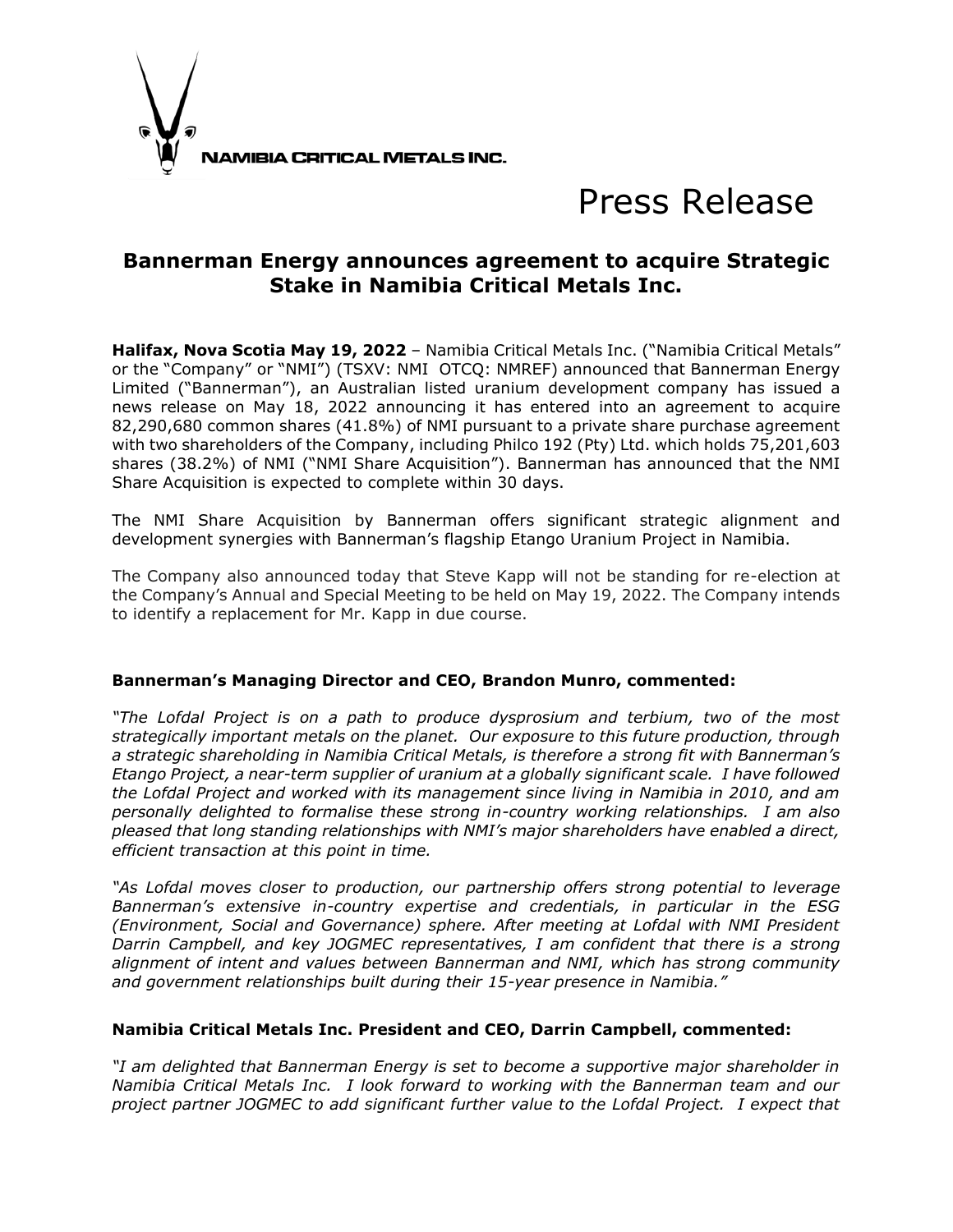*Bannerman's development experience, plus downstream industry and broader marketing experience, will be highly advantageous as we progress Lofdal towards being a globally significant supplier of dysprosium and terbium to the burgeoning permanent magnets sector."*

#### **About Bannerman Energy Limited**

Bannerman is a uranium development company listed on the Australian, OTC Markets and Namibian stock exchanges. Its flagship asset is the advanced Etango Uranium Project located in the Erongo Region of Namibia.

Etango has undertaken extensive exploration and feasibility activity over the past 15 years. The Etango tenements possess a globally large-scale uranium mineral resource<sup>1</sup>. A 20 Mtpa development at Etango was the subject of a Definitive Feasibility Study ("DFS") completed in 2012 and a DFS Optimisation Study completed in 2015<sup>2</sup>. Bannerman constructed and operated a Heap Leach Demonstration Plant at Etango, which comprehensively de-risked the acid heap leach process to be utilised on the Etango ore.

Etango has environmental approvals for the proposed mine and external mine infrastructure, based on a 12-year environmental baseline. Bannerman is a CSR leader within Namibia and exercises best-practice governance in all aspects of its business.

In August 2021, a Pre-Feasibility Study ("PFS") was completed on Etango-8. The PFS confirmed that this accelerated, streamlined project is strongly amenable to development – both technically and economically. A DFS on Etango-8 has commenced with expected completion in 3Q CY2022.

### **About Namibia Critical Metals Inc.**

Namibia Critical Metals Inc. holds a diversified portfolio of exploration and advanced stage projects in Namibia focused on the development of sustainable and ethical sources of metals for the battery, electric vehicle and associated industries. The most advanced stage project in the portfolio is Lofdal. The Company also holds significant land positions in areas favourable for gold mineralization.

**Heavy Rare Earths:** The **Lofdal Dysprosium-Terbium** Project is the Company's most advanced project being fully permitted with a Mining Licence (ML 200) issued in 2021. The project is being developed in joint venture with Japan Oil, Gas and Metals National Corporation ("JOGMEC").

**Gold:** The Company's Exclusive Prospecting Licenses ("EPLs") prospective for gold are located in the Central Namibian Gold Belt which hosts a number of significant orogenic gold deposits including the Navachab Gold Mine, the Otjikoto Gold Mine and more recently the discovery of the Twin Hills deposit. At the **Erongo Gold** Project, stratigraphic equivalents to the metasediments hosting the recent Osino gold discovery at Twin Hills have been identified and exploration is progressing over this highly prospective area. The **Grootfontein Base Metal and Gold** Project has potential for magmatic copper-nickel mineralization, Mississippi Valleytype zinc-lead-vanadium mineralization and Otjikoto-style gold mineralization. Interpretation of geophysical data and regional geochemical soil sampling have identified first gold targets.

<sup>1</sup> Souce: Section 3 of Bannerman's ASX release dated 2 August 2021, *Etango-8 Project Pre-Feasibility Study*.

<sup>2</sup> Source: Bannerman's ASX release dated 11 November 2015, *Outstanding DFS Optimisation Study Results*.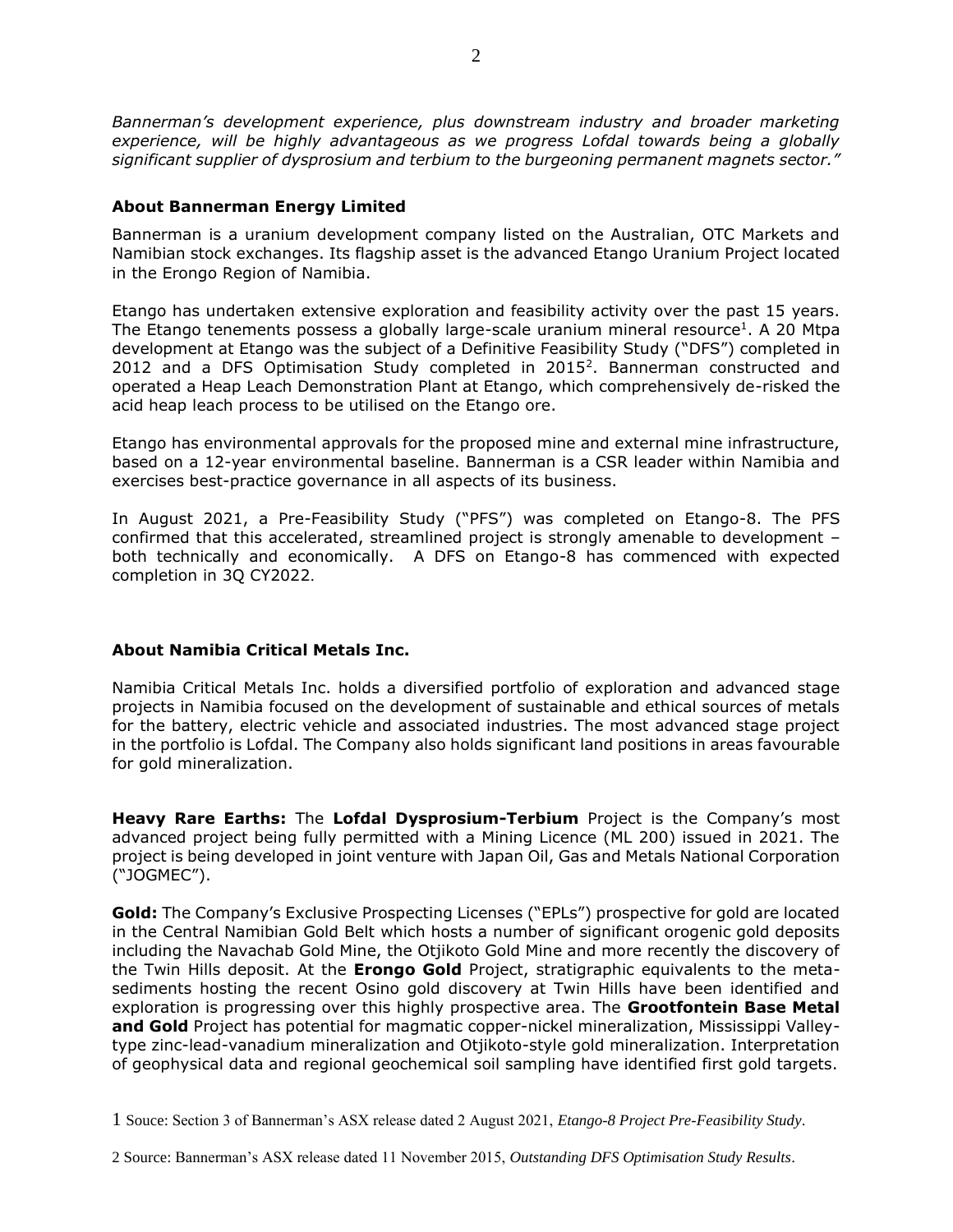**Tantalum-Niobium:** The **Epembe Tantalum-Niobium-Uranium** Project is at an advanced stage with a well-defined, 10 km long carbonatite dyke that has been delineated by detailed mapping and radiometric surveys and over 11,000 meters of drilling. Preliminary mineralogical and metallurgical studies including sorting tests (XRT), indicate the potential for significant physical upgrading. Further work will be undertaken to advance the project to a preliminary economic assessment stage.



*Figure 1: Location of Namibia Critical Metals' projects* 

#### *Qualified Person's Statement*

Rainer Ellmies, PhD, MScGeol, EurGeol, AusIMM is Vice President Exploration of Namibia Critical Metals Inc. and the Company's Qualified Person. He has reviewed and approved the scientific and technical information in this press release.

#### **About Japan Oil, Gas and Metals National Corporation (JOGMEC) and the Joint Venture**

JOGMEC is a Japanese government independent administrative agency which among other things seeks to secure stable resource supplies for Japan. JOGMEC has a strong reputation as a long term, strategic partner in mineral projects globally. The mandated areas of

1 Souce: Section 3 of Bannerman's ASX release dated 2 August 2021, *Etango-8 Project Pre-Feasibility Study*.

2 Source: Bannerman's ASX release dated 11 November 2015, *Outstanding DFS Optimisation Study Results*.